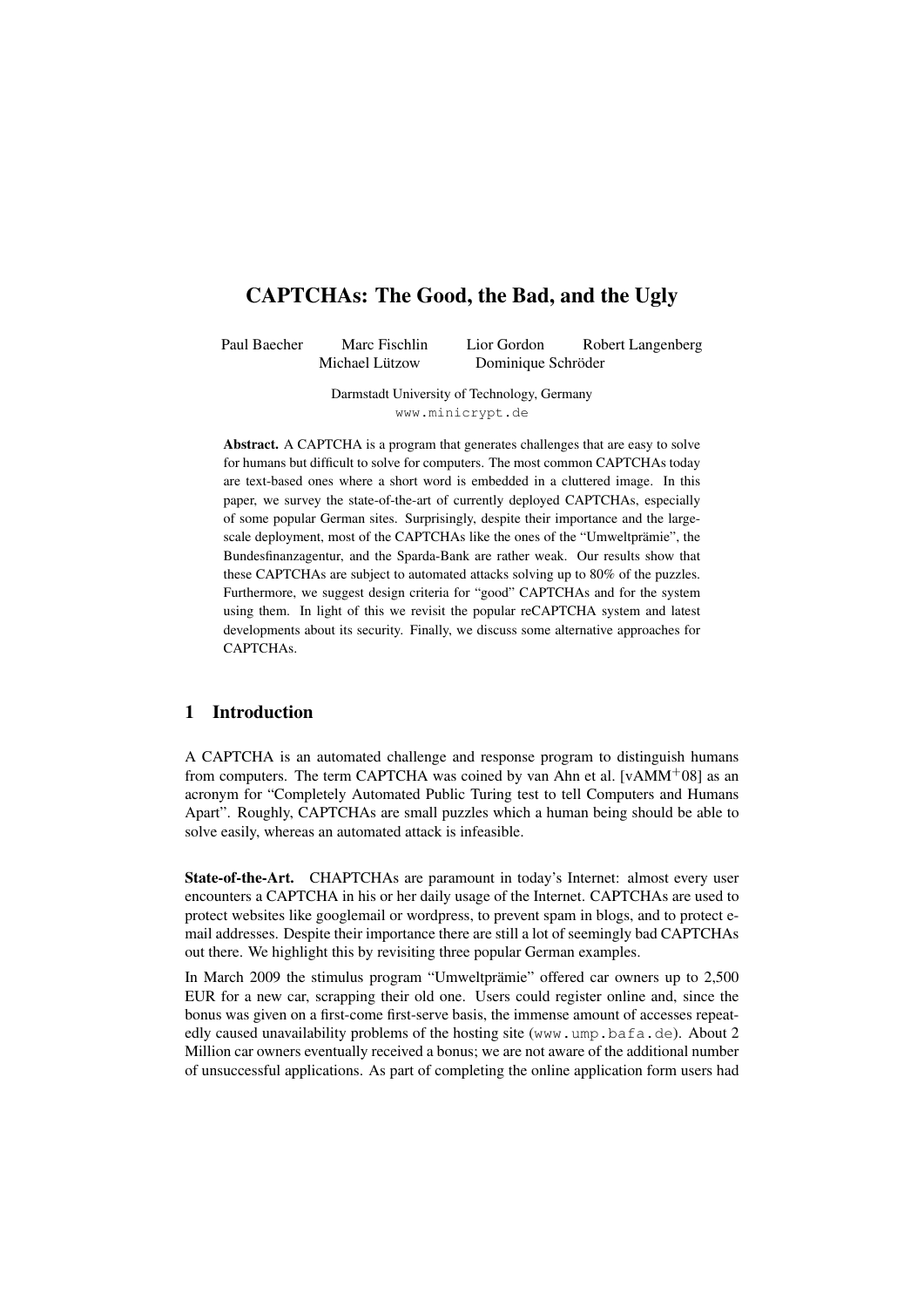

Figure 1: Requested Properties of CAPTCHAs.

to solve a CAPTCHA, seemingly to prohibit automated attempts to secure the bonus. The website is no longer operational since the program has ended.

In a similar vein, the Bundesfinanzagentur, specifically the Bundeswertpapierverwaltung (German Federal Securities Administration), supports the sale and custody of Governmental bonds, treasury financing papers and federal notes. For private investors it is free of charge, and currently used by about 450,000 private investors, with the agency's goal to increase this number to 1 Million in 2013 (according to their homepage). Around June 2009 the agency has augmented the log-in process for online banking by a CAPTCHA to "protect unauthorized persons to log into the Internet banking automatically and anonymously" (translated from German).

The Sparda-Bank, although divided into regional groups like Sparda-Bank Hessen or Sparda-Bank Berlin, uses a central log-in system for the online banking. Every user has to solve a CAPTCHA to log in, preventing unauthorized access since "reading the code by computer programs is very hard" (translated from German).

Here we show that none of the above CAPTCHAs achieves its intended goal; they are easily solvable by automated attacks, with success rates of  $70\% - 87\%$ . It is also worth noting that the governmental sites do not offer barrier-free alternatives for users with visual impairment (note that, while citizens with impaired vision may not drive a car, they may still own one and would have been eligible to sign up for the Umweltprämie).

Usability vs. Security vs. Practicality. Developing a CAPTCHA is always a trade-off between different goals. We identify three orthogonal requirements (see Figure 1):

- Usability refers to the difficulty of solving the CAPTCHA for a human, as well as the time that a human actually needs to find the solution.
- Security on the other hand, gives a rough guide how difficult it is to find a solution for the computer.
- Practicality refers to the effort to realize the CAPTCHAs in practice, e.g., if it requires only a standard web browser or can be used easily on a smart phone. Practicality could also refer to the acceptance on the users' side.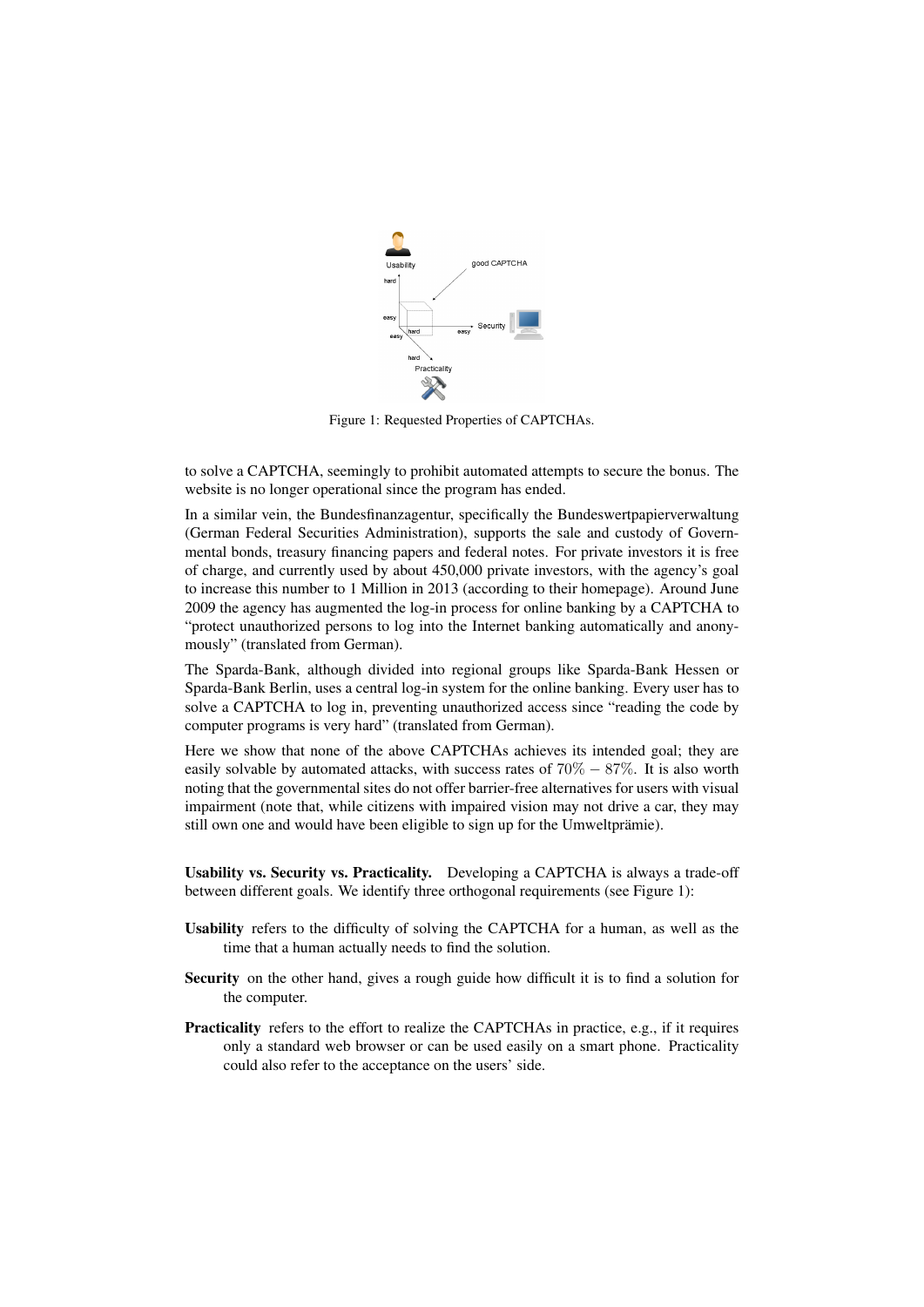

Figure 2: Three insecure text-CAPTACHAs. Figure 2a has been used by the German government for the "Umweltprämie". The second CAPTCHA is part of the Sparda Bank, and the third one is implemented on the BFA website.

Ideally, a CAPTCHA should be highly usable by humans, provide strong security against automated attacks, and is easy to realize. As an example how practicality affects other dimensions consider an image-based CAPTCHA where users should interpret the semantics of the image. If, for ease of implementation, the CAPTCHA uses a public database with many freely available images then automated attacks may take advantage by trying to find the image in the database.

From a practicality point of view text-based CAPTCHAs, where a word or a sequence of digits or characters is embedded into a slightly distorted image, are easy to implement and are thus very popular. The main question regarding such text CAPTCHAs is the trade-off between usability and security. An in-depth discussion focused on usability of CAPTCHA designs can be found in [YA08].

When is a CAPTCHA broken? The question if a CAPTCHA is secure or not depends heavily on the application. For example, protecting spammers from posting advertisement in a blog may not be as dangerous as a bot that tries to hack an email account. As a rule of thumb, the developers of reCAPTCHA [vAMM<sup>+</sup>08] ask that computers can solve at most 5% of the generated puzzles, or else the CAPTCHA system should be considered broken. Note that this explicitly rules out attacks in which the CAPTCHAs are solved by exploiting cheap human labor, or via so-called "porn-relay" attacks in which CAPTCHAs are forwarded to other sites and then solved by humans trying to access these sites.

### 2 Bad Text-CAPTCHAs Do not Die Out

In this section, we discuss several in-use text-CAPTCHAs that are completely insecure. Figure 2 depicts the text-CAPTCHAs from the German government, the Sparda Bank, and the BFA. These CAPTCHAs have in common that they are built on a fixed-length sequence of black characters (or, the characters at least have the darkest color). The background consists of a color gradient from white to gray. The CAPTCHA of the "Umweltprämie" has in addition a black line that always ends in the right upper part of the picture and the Sparda Bank CAPTCHA uses a grid in the background.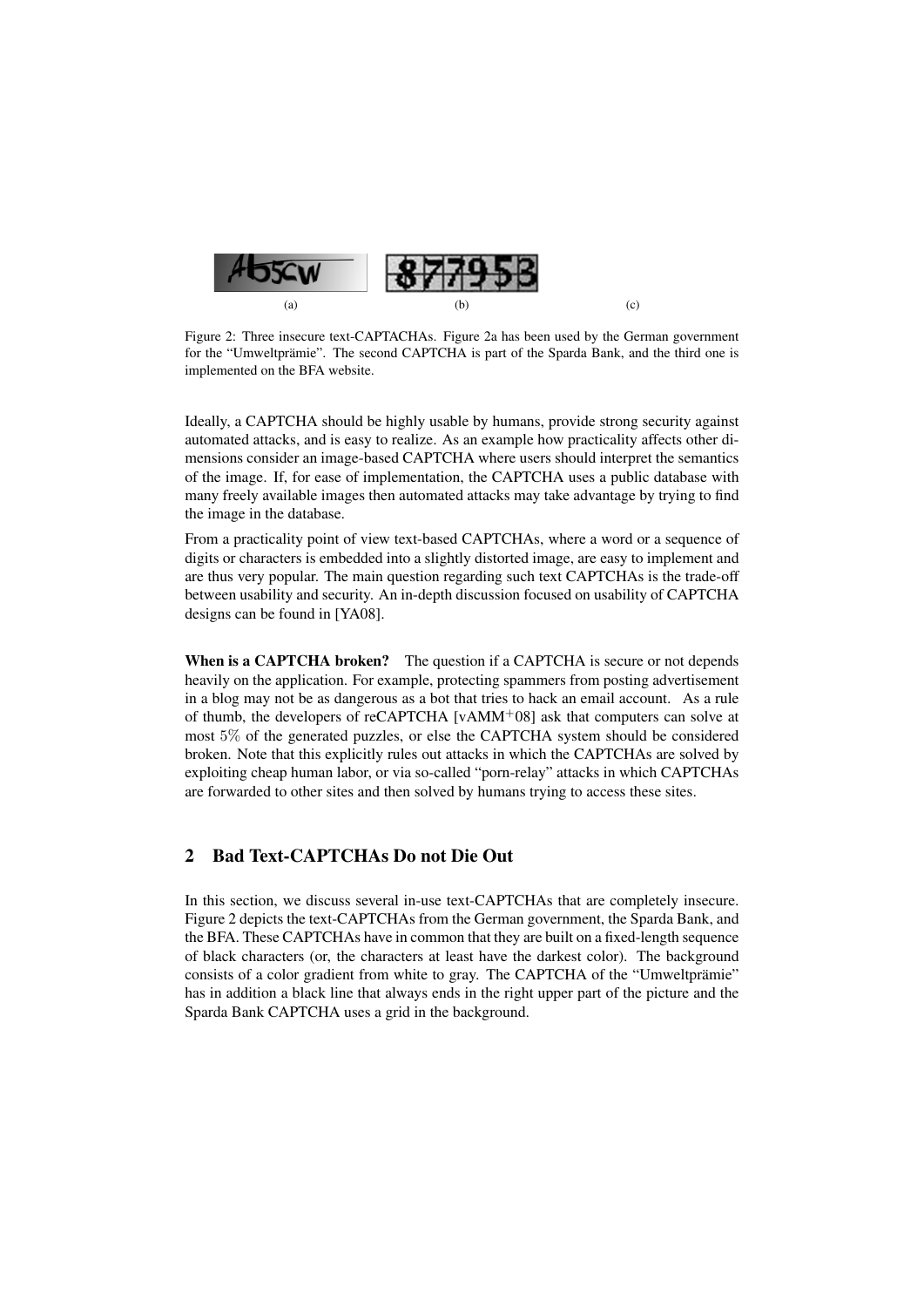#### 2.1 Preparing the CAPTCHAs, or How to Segment the Characters

Since all discussed CAPTCHAs follow roughly the same idea, we describe a general method to break them all using only one program. We first remove the background. This is possible because the characters always have the darkest color. Thus, we parse the image and set the darkest gray value as a threshold, such that all lighter shades of gray values below this threshold are set to white.

Since the CAPTCHA of the "Umweltprämie" has a black line through the picture, we have to remove it. The main observation is that line starts in the right upper part of the picture. To remove this line we fist apply a line detection algorithm starting at the first upper black pixel and we then set all detected pixels to white. Likewise, the grid in the background of the Sparda-CAPTCHA can be removed easily because it is static and always appears at a fixed position (some care must be taken in order to remove genuine parts of the grid only).

In the last step, we transform each picture into one where each character has exactly 32x32 pixels. To do so, we start with a vertical line at the left part of the picture and move it towards the right part until we "hit" the first black pixel. This pixel must correspond to the first character. Afterwards, we use an algorithm that finds the shortest path from the bottom to the top (which is ideally a straight line). See Figure 3 for an example of the algorithm. Note that this partition algorithm is applicable to these CAPTCHAs because the characters are not connected. The algorithm then returns all separate characters.

#### 2.2 The K-Means Algorithm, or How to Break the CAPTCHAs

To break the CAPTCHAs of the Finanzagentur and the Umweltprämie with a single algorithm, we apply the *k-Means* algorithm [Mac67]. While it is in principle also possible to employ this algorithm also against the Sparda-Bank CAPTCHA, a simple OCR job with Tesseract after the preprocessing stage is sufficient in that case. For the other two CAPTCHAs the k-means algorithm yields stronger results with only a little more effort.

The  $k$ -Means algorithm has been developed for digital image processing and it is a so called clustering algorithm. Clustering means that this algorithm compares the given image to a database that contains several partitions and it returns the partition to which the image fits best. We illustrate the main idea of this algorithm for the following example.

The first part of the algorithm is a learning phase where it gets as input a set of images. The algorithm then computes on this basis its partitions. Figure 4 depicts the learning phase of the  $k$ -Means algorithm. The images 4a and 4b are two training images that the algorithm get as input. The  $k$ -Means algorithm then computes the difference between both pictures and it treats this difference as a tolerance. This is shown in Figure 4c. The black parts of the letter "E" are fixed wheres the gray parts may be contained (nor not) in the challenge picture. This way the algorithm also handles italic letters of different font types.

After having finished the learning phase, the k-Means algorithm is applicable to the challenge CAPTCHA. Whenever it gets as input a CAPTCHA, then it simply compares char-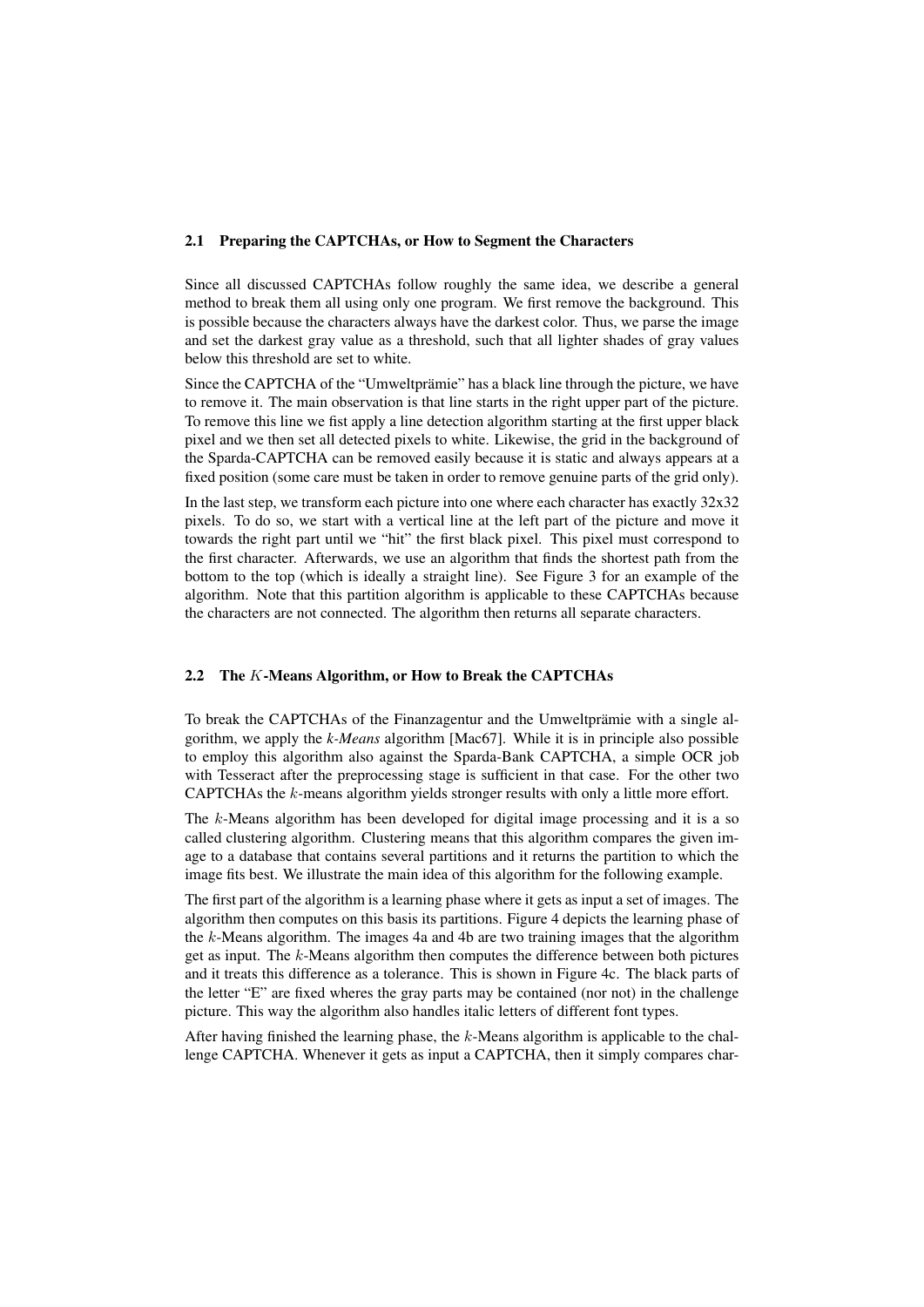

Figure 3: Partition of the picture and learning phase of the k-Means algorithm.

acter per character with its partitions (via the common Euclidean norm) and outputs the partition that fits best.

Results. The following results for Finanzagentur and Umweltprämie are based on a semi-automatic learning phase. Semi-automatic means that whenever an a certain letter matches to a wrong cluster, then we create a new cluster with this image. The advantage is that we get more partitions such that different fonts match to better to certain partitions. The results are based on a test set of 100 CAPTCHAs each (which are distinct from the CAPTCHAs in the learning phase).

For the Sparda Bank CAPTCHA 330 challenges are preprocessed to remove the background grid and then simply fed to the Tesseract OCR software.

| Finanzagentur | Sparda Bank | Umweltprämie |
|---------------|-------------|--------------|
| 70%           | 87%         | 68 %         |

Note that the sample size (especially with 100 CAPTCHAs) appears to be rather small, and that a "lucky" set of test samples may not allow to extrapolate to the average success probability. However, since the success rate is quite high we can use the Chernoff bound to conclude that these CAPTCHAs should be considered broken, in the sense that one can solve significantly more than 5% of the puzzles by an automated attack (after an initial training phase which is inherent to many OCR or k-Means approaches). To be more precise, the Chernoff bound says that, given the statistics above that one can solve at least 70% of the random test sample of 100 CAPTCHAs, the probability that an individual CAPTCHA can be solved with more than 50% success rate, is more than 99, 5%.

## 3 Best Practice for Designing Text CAPTCHAs

Given the history of weak CAPTCHA systems and their continuing use on popular sites, we aim to provide a set of recommendations on how to build secure CAPTCHAs and to avoid common pitfalls in this section. In the first subsection, we discuss high-level design issues that apply to the actual challenges. The second subsection discusses implementation questions which are easily overlooked but equally important to the security of the system.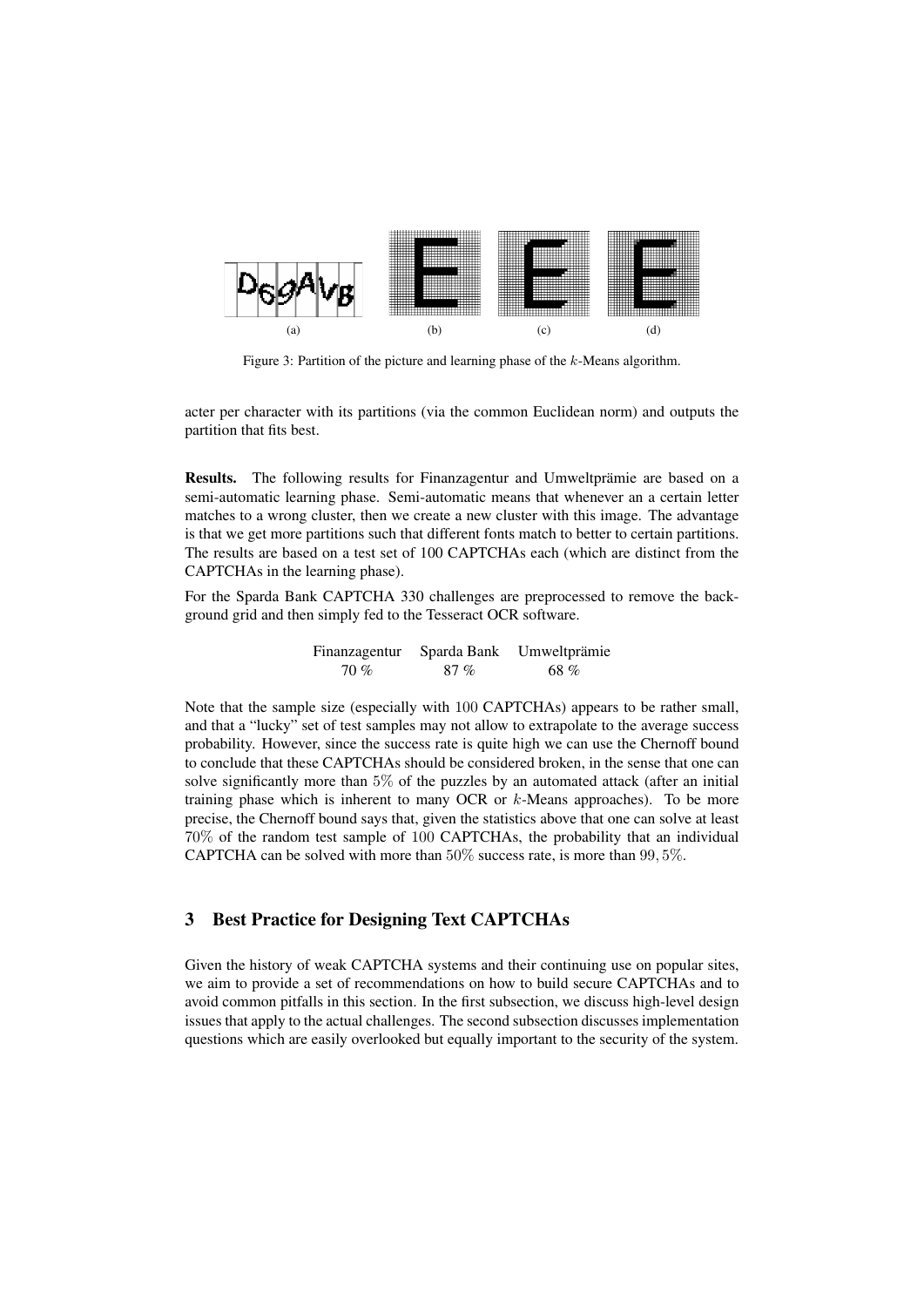

Figure 4: Careless of use of color that makes segmentation and extraction of the characters trivial.

#### 3.1 Design Considerations

When designing a text-based CAPTCHA, it may be tempting to use dictionary words as challenges. While this provides superior usability since the user might be familiar with the word and thus be able to read it under extreme circumstances, it comes with several disadvantages. The most obvious aspect here is that the attacker can easily verify if a given attempt to pass the test successfully offline. Consequently, she is able to submit only those solutions which are likely to be considered valid by the challenger. This increases the difficulty to detect automated clients even further, since hopeless responses can be detected and discarded offline. Another drawback of dictionary words is the comparatively limited challenge space. This sets the stage for a class of attacks where a database containing every possible challenge can be precomputed and the best match for a given challenge selected. Finally, the usability advantage applies only if the testee is familiar with the language or even with the character set in question.

The usability penalty when using random character strings can be easily offset by allowing a small error in the given response. An edit distance metric that allows one bad character for example is suitable in this case.

Careless usage of different colors is arguably the most effective way to diminish the security of any CAPTCHA. The fundamental problem is that any change in color, slight or drastic, constitutes immediately a hint on how to segment the image. For example, rendering a string of overlapping characters where each character uses a distinct color is a trivial segmentation task. One may assume that this is well-understood, but instances of this design have been found in the wild as Figure 5 demonstrates.

Adding background clutter is another popular method that is supposed to complicate character recognition. There are, however, numerous instances where this kind of noise is entirely irrelevant for an adversary, including the examples in Section 2. This is somewhat related to the color discussion above: In the extreme case, characters are typeset in one color and some seemingly complex background uses any other color. A simple binarization operation is sufficient to separate background from characters in this case. Well-designed background clutter on the other hand is highly random and uses characterlike shapes that share the same color and the same line width with the actual characters. Unfortunately, this is exactly what degrades usability and is one possible explanation why many strong CAPTCHAs use a plain backgrounds.

In general, one can differentiate between character segmentation and recognition. The former is the task of correctly decomposing a string of overlapping characters into individual characters while the latter deals with the recognition of a given (segmented) character. It is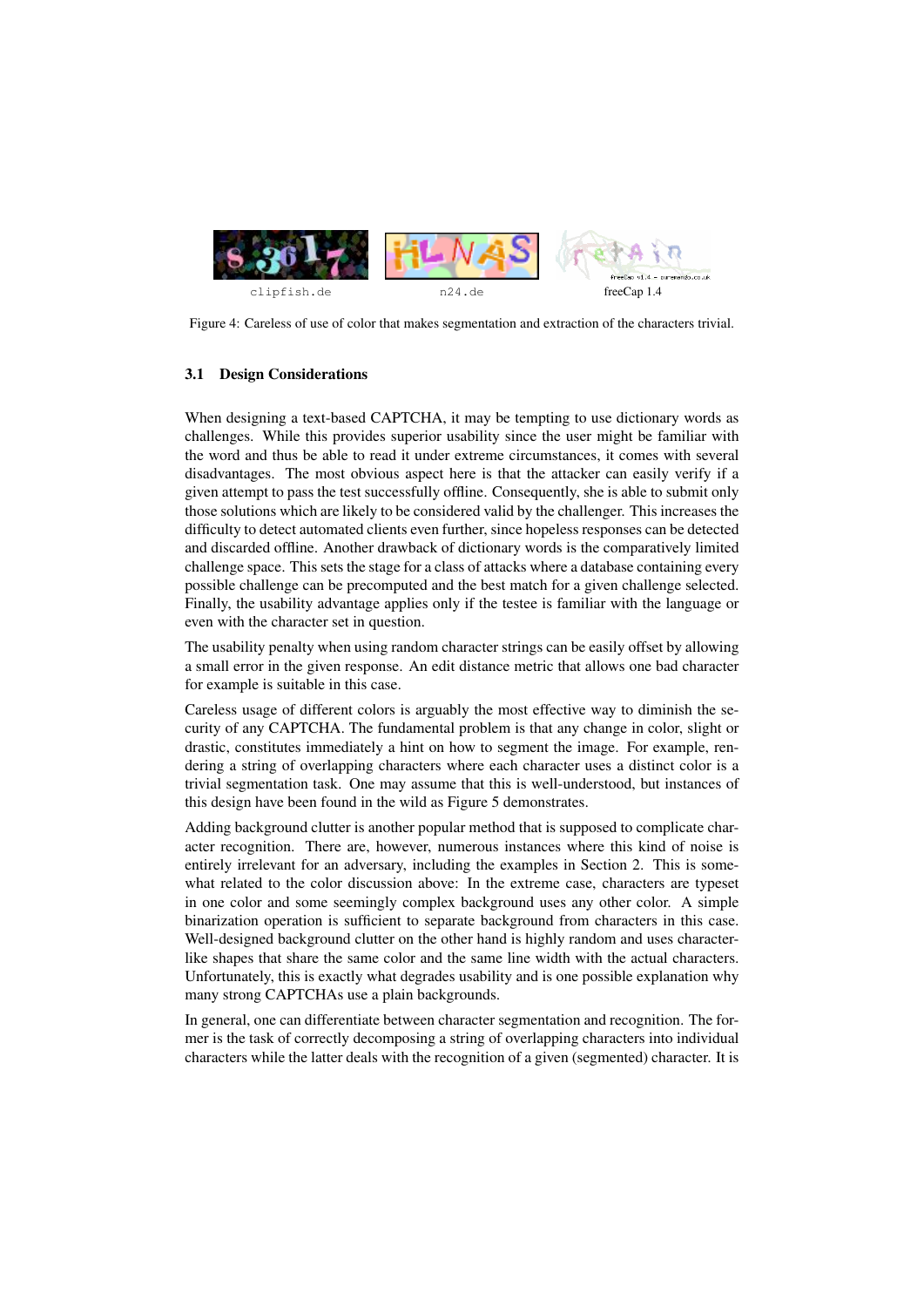

Figure 5: One challenge, three versions; allowing for independent analysis of each letter. Used on digg.com.



Figure 6: CAPTCHA used on  $quoka$ .de; three versions of the same challenge  $(a-c)$  with different backgrounds. A pixel-wise multiplication eliminates background noise almost entirely (d).

important to understand that segmentation is relatively hard for machines but recognition is easy given a correct segmentation. This has been studied extensively in [CLSC05]. A CAPTCHA designer should therefore rely on both the difficulty of both segmentation and recognition rather than recognition alone.

A very elegant way to generate new challenges automatically is to take advantage of the human user. This concept has been used by reCAPTCHA [vAMM<sup>+</sup>08] and [GKB09]. The basic idea is to present one challenge whose legitimate response is unknown together with  $k - 1$  known challenges at once. If the user is able to answer the  $k - 1$  challenges correctly, it is likely that she also provided the correct response to the unknown challenge. If a sufficient number of users agree on the response, this pair can be stored as known. It is, however, important that known and unknown challenges are indistinguishable to the user. Otherwise, the system can be exploited easily by a large number of users that always provide the same bogus response to all unknown challenges. Eventually, the database is polluted and accepts the bogus solutions when newly "learned" challenges are generated. Note that this kind of attack is still possible for small values of  $k$  even if the type of the challenges is indistinguishable.

### 3.2 Realization Advice

As an attacker only needs to target the weakest component of any CAPTCHA system, it is important to pay close attention to the surrounding implementation that is not strictly part of the generated challenge.

Prevent replay attacks. If allowed, this is perhaps the most effective type of attack. The system needs to keep track either of challenges that are yet to be answered or challenges that have been answered already (both correct or incorrect). Otherwise, a human attacker may solve one single instance and reuse the answer multiple times in a subsequent automated attack. This also implies that some kind of stateful server is necessary – an unattractive requirement in high-load environments, but vital nevertheless.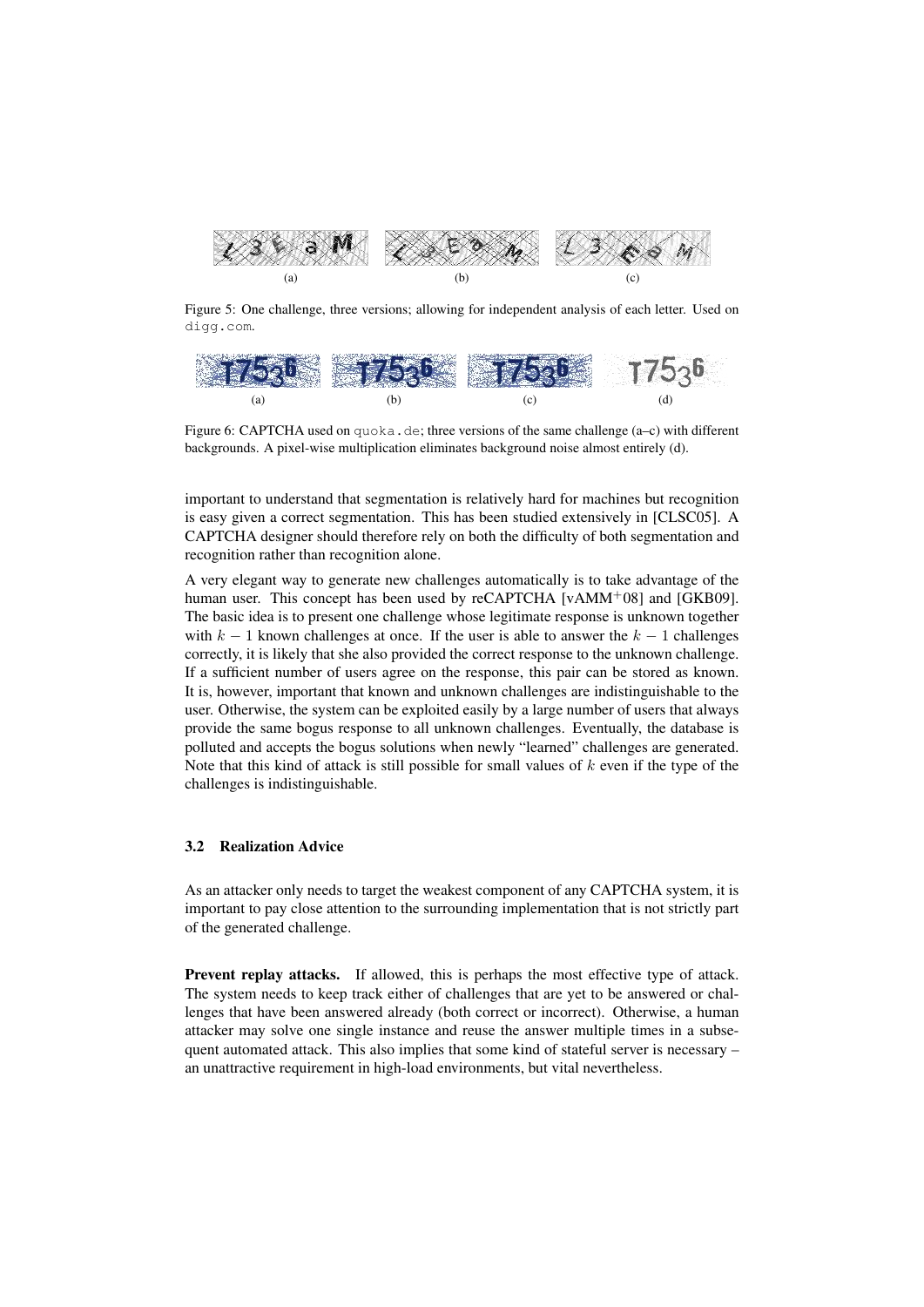

Figure 7: Evolution of reCAPTCHA.

One version per challenge. One specific challenge should be presented in one *version* only, i.e., the according image should be created in a deterministic fashion. Generating multiple versions of the same challenge by applying different transformations, as in Figure 6, gives a great advantage to the attacker. By requesting the same challenge multiple times, unrecognizable characters in one version can still be recognized in another version of the same challenge. In fact, since the same characters are used, the problem is reduced to correctly recognizing one single character independently from a set of samples instead of an entire string at once. This increases the success probability for the attacker exponentially in the number of requested versions.

A particular weak variant of this flaw arises when only background clutter varies over different versions. Figure 7 is one such example, where a pixel-wise multiplication operation essentially removes the background noise completely (Figure 7d). This CAPTCHA is used on "Quoka.de" as of March 2010, a popular online marketplace that claims<sup>1</sup> to have had over 78 million page impressions in July 2009. Note that this CAPTCHA can be broken by even less sophisticated means; it only serves as an example here.

Impose timeouts. A challenge should be valid only for a limited amount of time in order to restrict the adversary's attack frame. Note that the timeout should not be chosen too short either, since the user may be required to fill out some form first<sup>2</sup>. It is, however, unreasonable to accept challenges that have been given out several hours or days before submission.

Adapt to attackers. If distinct "users" can be identified, it makes sense to increase the difficulty of the test after several unsuccessful attempts have been made by the same user to solve it. This can be done by stronger distortions and/or more background clutter. For many public services it is impossible to identify distinct users, though. Using the testee's IP address is a popular choice in practice but generates many false positives within institutions that share one public address. Hence this option should be used with great care.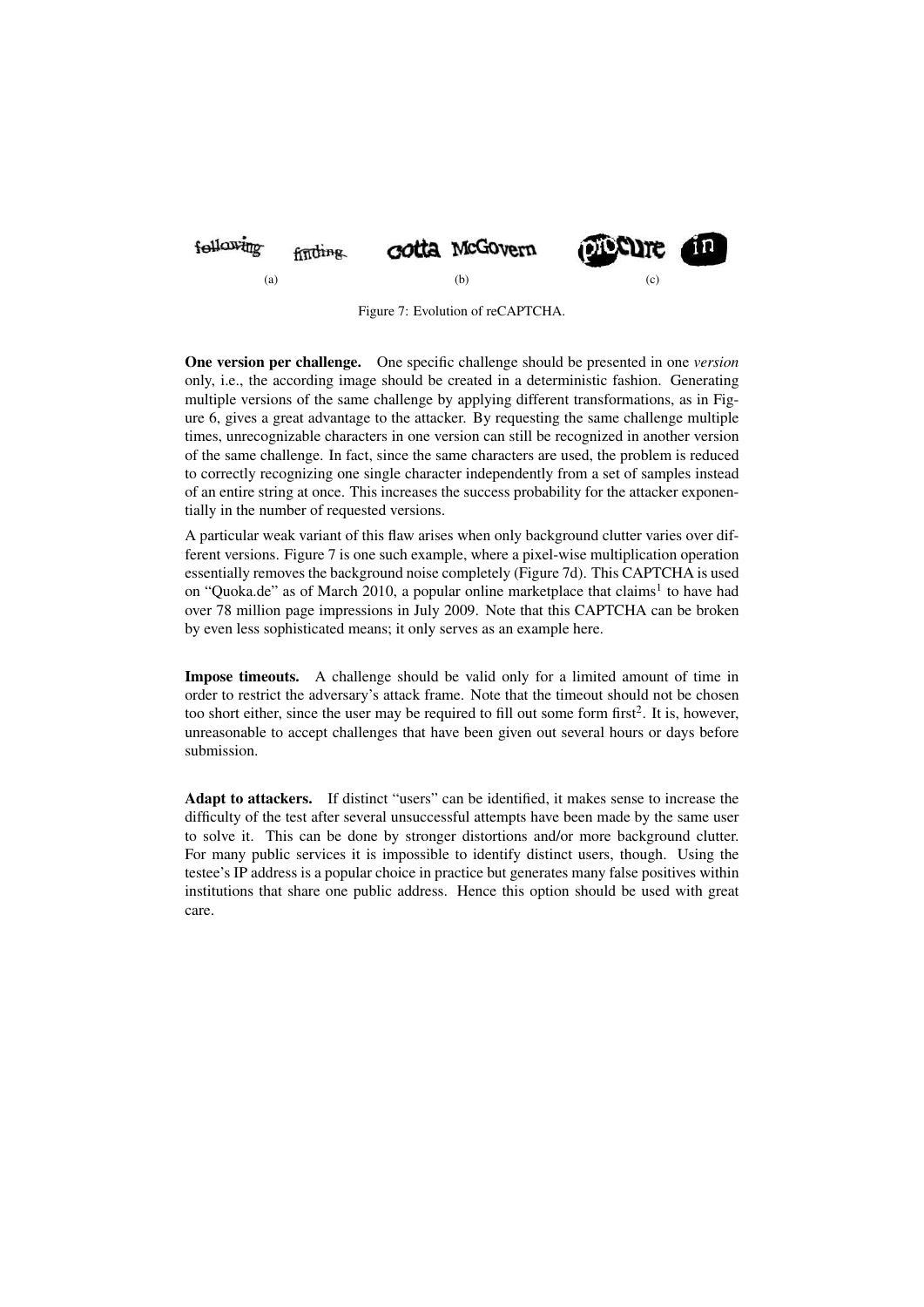## 4 reCAPTCHA

reCAPTCHA (recaptcha.net) is perhaps the most successful and robust CAPTCHA systems of the last few years [v $AMM<sup>+</sup>08$ ]. The crucial property that separates it from regular text-based CAPTCHAs is the method of generating challenges—they are a by-product of digitizing huge amounts of text. Whenever OCR software fails to recognize one word properly, it is considered hard to digitize and is added to the reCAPTCHA system, after undergoing even further distortions. This immediately ensures that the word in question is not trivially readable by machines.

Since the correct responses to these challenges are not known, the system learns from its users as described in Section 3.2 by presenting one known and one unknown challenge. The system in its entirety also constitutes a remarkable win-win situation: We either get a secure CAPTCHA implementation or, if an attack exists, a significant advance in the accuracy of OCR systems. This has lead to enormous success: reCAPTCHA is used on many of the most popular sites on the Internet, including Facebook, Twitter and Craigslist. Over 200 million challenges are solved each day by its users according to reCAPTCHA.

Conceptually reCAPTCHA is also unique in the sense that it is a centralized service rather than downloadable software. One important implication is that there is no definite version of reCAPTCHA; it is a highly dynamic system that changes both slightly and drastically (cf. Figure 8) over time. Occasional claims that reCAPTCHA has been broken are therefore to be taken with a grain of salt, since this can possibly only refer to one point in time. It is consequently often difficult to verify such claims without a large test set of challenges from the relevant period of time. Even then, prompt changes by reCAPTCHA may have rendered the attack irrelevant in the meantime. Nevertheless, specific versions of reCAT-PCHA are known to be prone to attacks from which we can learn. We discuss these in the next section.

Attacks on reCAPTCHA. In its original version, as depicted in Figure 8a, reCAPTCHA added a horizontal line to each challenge word as well as per-word distortion. In [Wil09] the author describes how challenges of this version can be broken by first applying a set of morphological image processing operations, specifically erosion (remove pixels on the border of objects) and dilation (add pixels on the border). Standard off-the-shelf OCR software, namely Ocropus, then processes the resulting images. The exact parameters for the morphological operations are learned from a training set of 200 labeled challenges. This approach is claimed to yield a 5% success rate for a test set of 200 challenges.

Likewise, a more recent version (Figure 8b) of reCAPTCHA can be solved automatically in 5% of the time by simply passing it to the Tesseract OCR software, without any preprocessing, according to the aforementioned author. Considering that the previous version was completely resistant against this trivial attack, there is some indication that re-CAPTCHA in fact weakened their system between these two evolution steps.

The latest version of reCAPTCHA, as of April 2010, inverts the colors within a randomly

<sup>&</sup>lt;sup>1</sup>http://www.quoka-gmbh.de/resource/pdfs/Quoka\_Mediaunterlagen\_Online.pdf

<sup>&</sup>lt;sup>2</sup>Ideally, the CAPTCHA is presented separately before or after the actual form completion.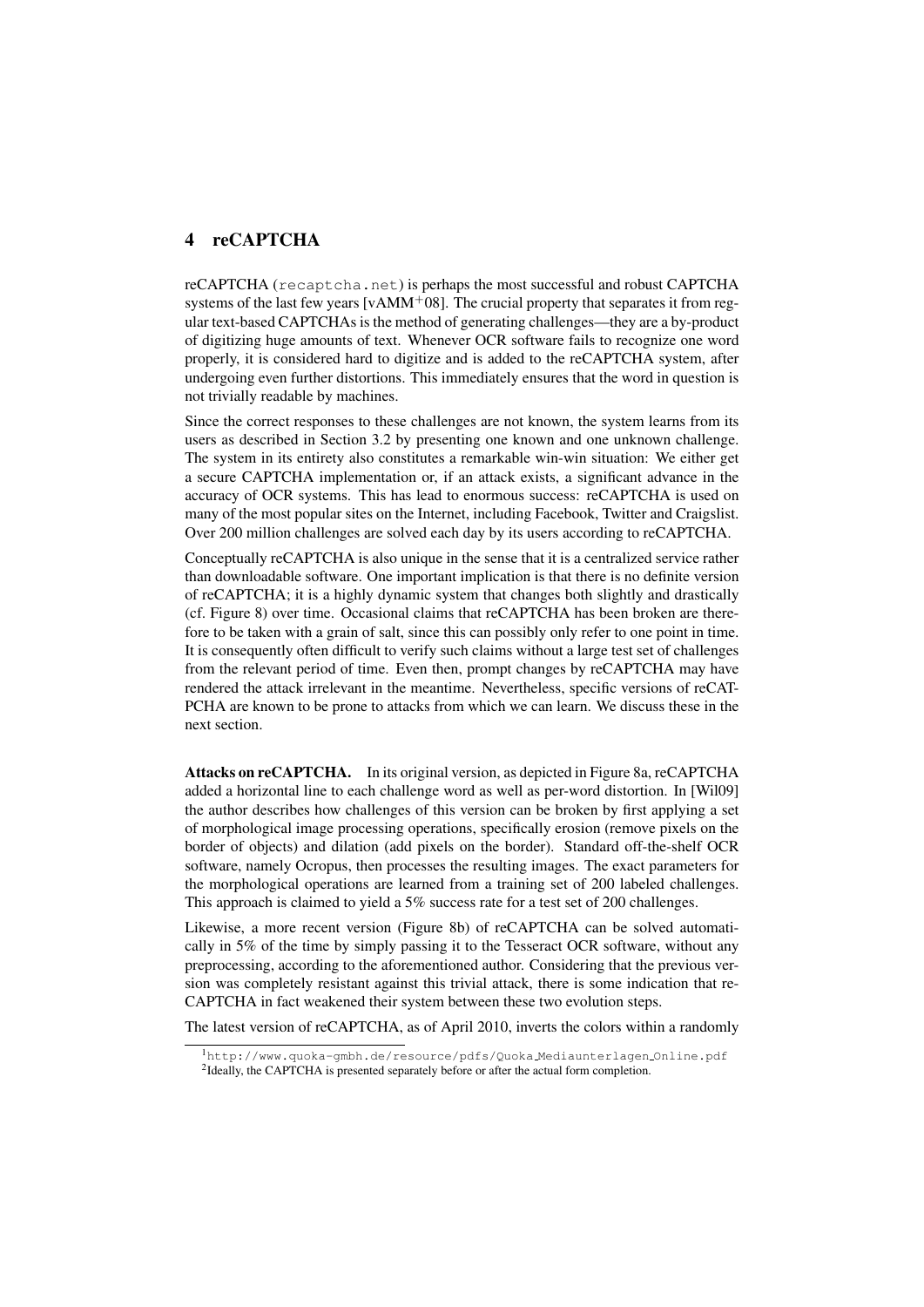

Figure 8: One of reCAPTCHA's current challenges, edge detection and binarization operations applied.

chosen, elliptic area that overlaps with the challenge words; Figure 8c depicts an instance of this method. This change seems to be reCAPTCHAs response to the publication of Wilkins [Wil09] in December 2009, since it has been introduced shortly after. This modification is remarkable in two aspects.

First, the statistics in [Wil09] appear to be quite fragile. The (basic) attack reported in [Wil09] guarantees about 5% on a sample space of only 200 challenges. This sample space is rather small compared to the low success probability. Assuming independent distributions with a success probability of 5% each, and approximating the (averaged) sum of successes for the 200 challenges by a normal distribution, we consider a confidence interval of 80%, i.e., the actual mean value really falls into the interval with at least 80% (leaving 20% for possibly lower or higher values). Then this confidence interval still ranges from 3% to 7%. One may quite reliably observe 5% success even though the actual success rate is much lower. As an example, for an actual success rate of  $4\%$  the  $80\%$ confidence interval would be approximately  $[2.3\%, 5.7\%]$ . The problem does not occur for our examples in the previous section as the success rate there is sufficiently high for the number of samples.

We also note that the optimistic success rate of up to 17.5% mentioned in [Wil09] is only valid under the assumption that, of the 25% of the additional cases where only one of the two words is recognized, half of these solutions are for the unknown word. It is unclear if this assumption is justified. In the worst case, the overall success rate could still be as low as 5% (or even lower, as discusses above).

In summary, it must be observed, though, that the actual recognition rate could in fact be higher than the estimates. It is only safe to say that the statistics, as given, do not provide a reliable lower bound.

The second issue about reCAPTCHA's evolution is that it is rather unclear to us if the aforementioned modification significantly improves the security. Although we are not aware of any attacks at this stage, there are a few properties that make this type of distortion possibly vulnerable:

- 1. There is little variance in the general shape of the object. It is always well-rounded and can be approximated roughly with an ellipse.
- 2. The edges of the distortion object are very "clean", it is therefore easy to detect these with standard algorithms. As shown in Figure 9, these edges have low curvature compared to the curves of characters and they often extend to areas where they stand out (top left and bottom right here). This makes for an easy start point for a line trace algorithm that also takes the shape of the object, an ellipse, into account.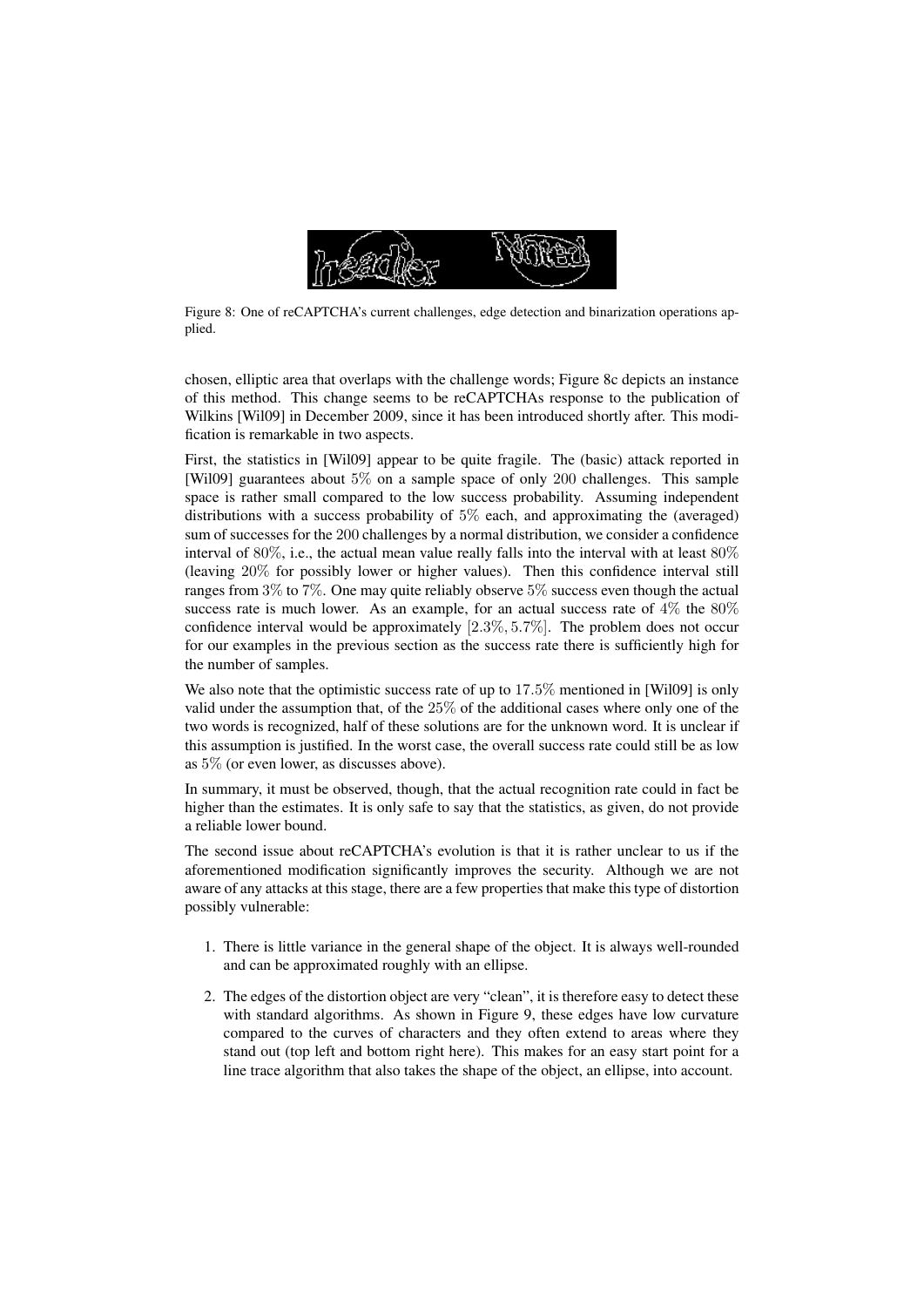3. The shape of the object forms a relatively large blob of black pixels in the verbatim challenge, making it easy to locate. For example, a vertical pixel projection reveals two maxima that correspond directly to the objects.

Once this distortion or large parts of it can be removed, the same attacks that apply to the previous version should work. With these considerations in mind, we expect that it is only a matter of time until reCAPTCHA is forced to adjust their system again.

### 5 Other CAPTCHA Types

So far we dealt exclusively with text-based CAPTCHAs. While this type of CAPTCHA is certainly the most common one, other approaches have been proposed and implemented, most predominantly image-based systems. There are many different reasons why these are interesting alternatives. We first discuss a few of these reasons and then give some concrete examples of implementations.

First, OCR systems constantly improve and have reached a level that demands very strong distortions. These, in turn, affect the usability of course and make it harder for humans to solve the challenge. Another aspect is the increasing number of small mobile devices that are capable of using standard web services. Often these devices do not have a hardwarebased keyboard and the user is forced to use an alternative—possibly cumbersome—input method to solve a text-based CAPTCHA. Additionally, many web-based applications rely strongly on a pointing device for navigation where the user's hand spends most of the time on this device. It can be annoying if such a "click-based" navigation flow is suddenly interrupted by a text-based CAPTCHA challenge. Finally, it seems that CAPTCHAs which resemble some kind of small game challenge are more likely accepted than writing down a string of characters.

A typical issue of CAPTCHA systems that are not based on text input is a small response space. For example, the large class of binary decisions is of limited use only. Since the attacker can always be successful with probability  $\frac{1}{2}$  by guessing, many of such challenges have to be combined in order to achieve a reasonably sized response space: A guessing probability of 0.1%  $\approx 2^{-10}$  requires 10 challenges to be solved at once. Likewise—in the case of image-based systems—whenever the response is a position (more precisely a tolerance area) within the challenge image, comparatively large images are needed to reach 0.1%. A circular response area of 16 pixels diameter for instance would require approximately a  $450 \times 450$  image, which is prohibitively large for mobile displays.

The systems we present here are a selected set of research projects mostly. We find these particularly interesting, despite their availability or readiness for productive use. Some of them are, in fact, already broken but they demonstrate novel approaches to this topic.

Image Rotation. This novel CAPTCHA system, presented in [GKB09], asks the user to rotate randomly oriented images to their natural upright position. While this task is easy to automate for a certain class of images, such as photographs of faces, type or clear horizon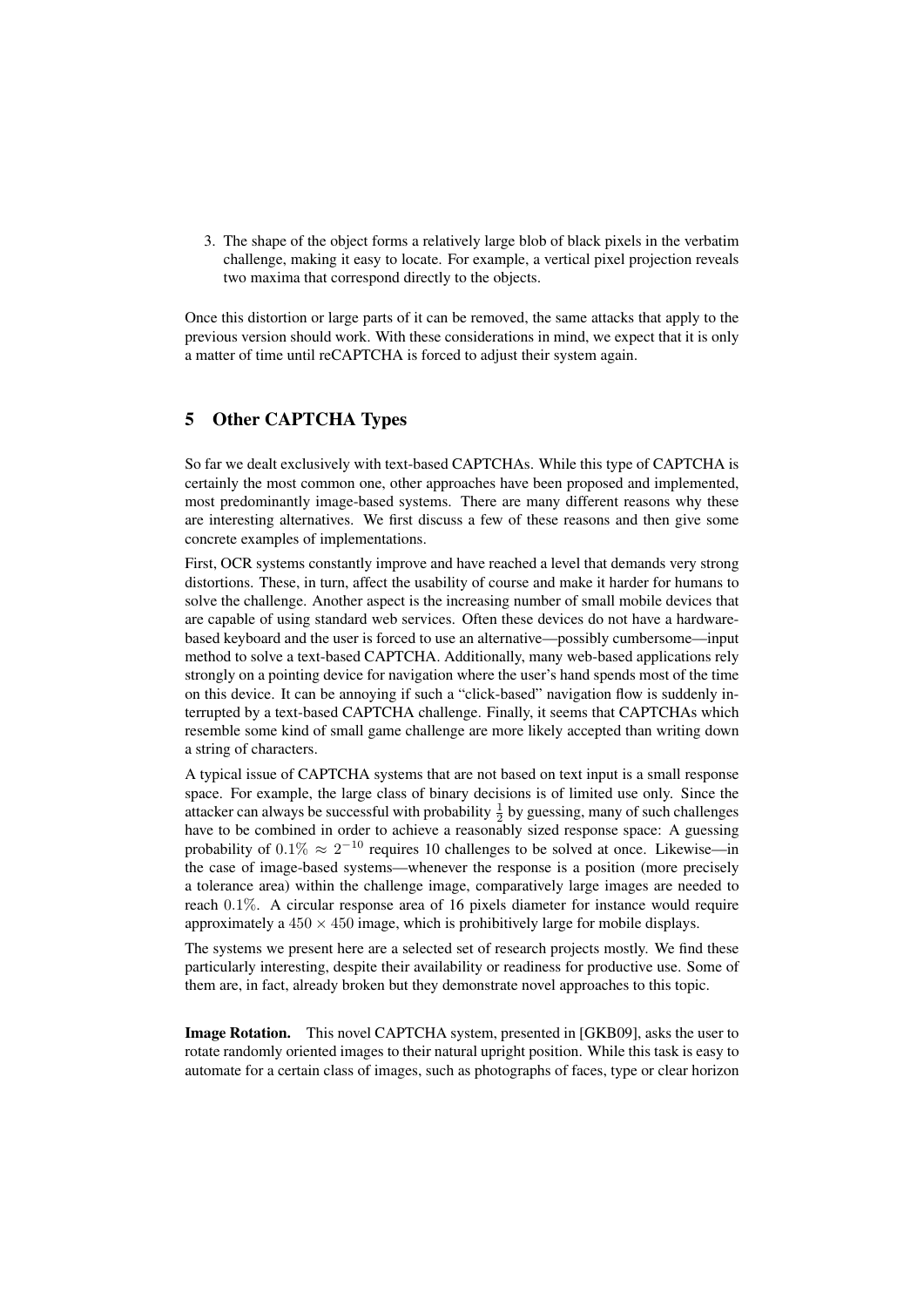lines, it is considered hard for a wide range of images in general. Experimental results indicate that this system works well if the images do have a natural upright orientation. The actual challenge here is to filter the other, infeasible, images for which the authors suggest an automated method. However, unsuitable images may still slip through this preprocessing stage and need to be filtered out in the live system by evaluating the variance of the chosen user rotations.

Asirra. Asirra [EDHS07] is an image-based CAPTCHA developed at Microsoft Research. It relies on the presumed difficulty to automatically tell pictures of dogs and cats apart. The system presents a set of 12 pictures at once and asks the user to select those which depict a cat. Surprisingly, an automated attack [Gol08] exists which is able to distinguish these two types of photos very reliably with a probability of 82.7% and is thus able to solve the Asirra challenge in 12.2% of the time. This result highlights how difficult it is to design a strong CAPTCHA, even if the challenge it may appear hard at first.

### 6 Conclusions

Designing good CAPTCHAs is a tedious business. Text CAPTCHAs achieve a high level of practicality, but very often fall short of providing a good balance between usability and security. Currently, the best choice seems to be reCAPTCHA: it is easy to incorperate, achieves appropriate security and usability levels, and because of the centralized structure behind reCAPTCHA it allows fast migration in response to emerging threats.

Acknowledgments. We thank the anonymous reviewers for valuable comments. Paul Baecher, Marc Fischlin and Dominique Schröder are supported by the Emmy Noether Program Fi 940/2-1 of the German Research Foundation (DFG). This work was also supported by CASED (www.cased.de).

### References

- [CLSC05] Kumar Chellapilla, Kevin Larson, Patrice Y. Simard, and Mary Czerwinski. Building Segmentation Based Human-Friendly Human Interaction Proofs (HIPs). In *HIP*, volume 3517 of *Lecture Notes in Computer Science*, pages 1–26. Springer, 2005.
- [EDHS07] Jeremy Elson, John R. Douceur, Jon Howell, and Jared Saul. Asirra: a CAPTCHA that exploits interest-aligned manual image categorization. In *ACM Conference on Computer and Communications Security*, pages 366–374. ACM, 2007.
- [GKB09] Rich Gossweiler, Maryam Kamvar, and Shumeet Baluja. What's up CAPTCHA?: a CAPTCHA based on image orientation. In *WWW*, pages 841–850. ACM, 2009.
- [Gol08] Philippe Golle. Machine learning attacks against the Asirra CAPTCHA. In *ACM Conference on Computer and Communications Security*, pages 535–542. ACM, 2008.